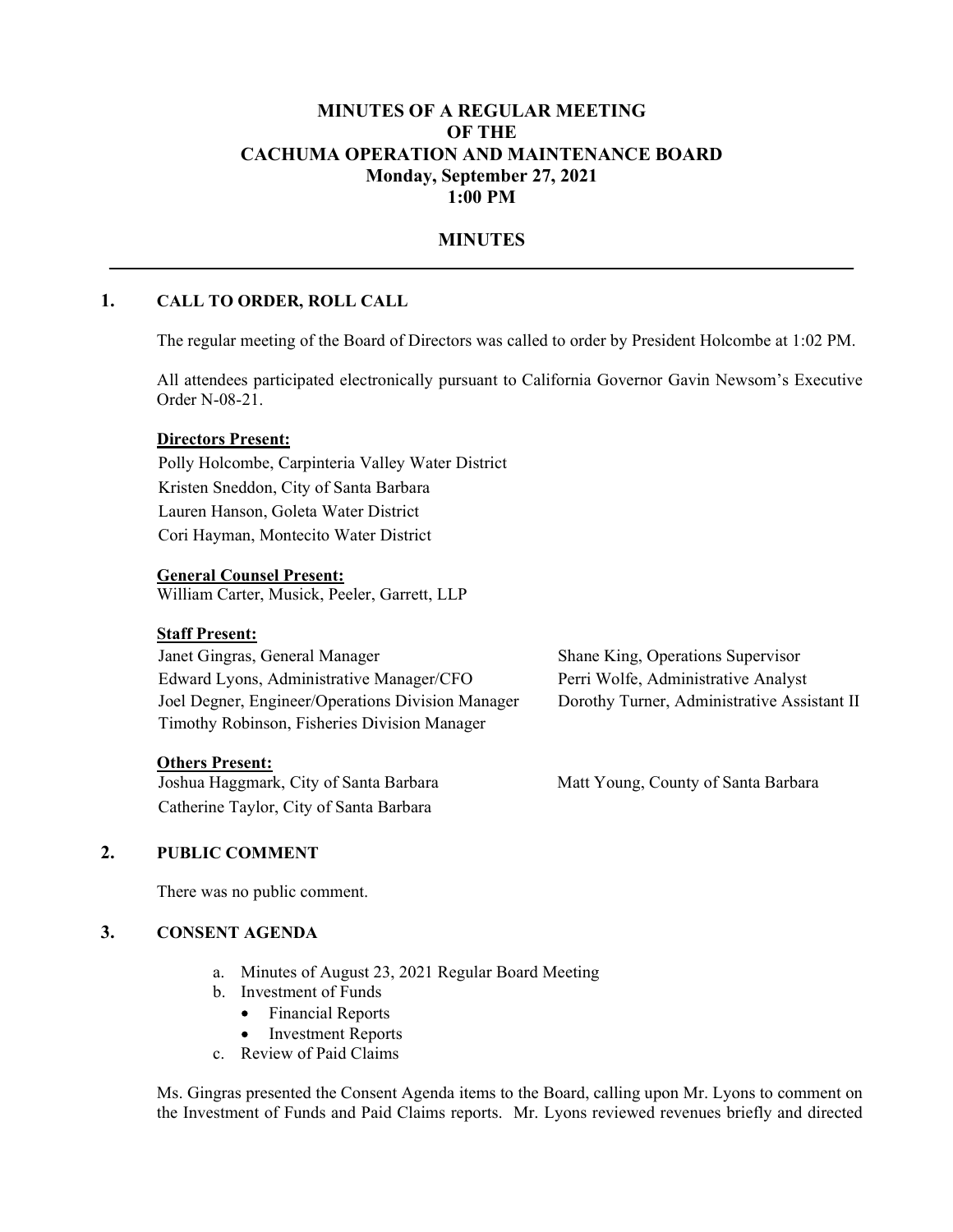the Board's attention to several expenditures of note, including payments made in respect of the COMB Building Replacement project, the Sanitary Survey and the South Coast Conduit design.

As there were no questions, Director Hayman put forth a motion to approve the Consent Agenda items, followed by a second from Director Sneddon. The motion carried with a vote of six in favor.

Ayes: Sneddon, Hayman, Hanson, Holcombe Nays: Absent: Abstain:

#### 4. VERBAL REPORTS FROM BOARD COMMITTEES

- Lake Cachuma Oak Tree Committee Meeting September 2, 2021 Director Hayman  $\bullet$ reported that the committee received an update on the Oak Tree program and forwarded the report to the Board for approval.
- Administrative Committee Meeting September 16, 2021 Director Holcombe  $\bullet$ summarized the information received by the committee at its meeting and noted that the Personnel Policy is forwarded to the Board to receive and file.

#### 5. PERSONNEL POLICY AND EMPLOYEE HANDBOOK UPDATE

Ms. Gingras introduced the agenda item and stated this item has been brought back to the Board for further review. A discussion followed addressing various questions and concerns. Mr. Carter provided legal clarity in response. The Board received and filed the Vaccination Policy update to the Employee Handbook, noting that the policy may be updated in the future as needed.

#### 6. LAKE CACHUMA OAK TREE RESTORATION PROGRAM FISCAL YEAR 2021-22

Mr. Robinson provided a historical overview of the Oak Tree Restoration project and summarized the annual plan. He reported the numbers of surviving trees and the number of trees still to be planted in order to meet the target. Mr. Robinson advised he will plant three hundred new trees this year and eighty trees to replace non-surviving trees. He fielded questions and comments from the Board and advised that the annual report would be posted on COMB's website.

Director Sneddon motioned to approve the Lake Cachuma Oak Tree Restoration Program proposed program of work for Fiscal Year 2021-22. Director Hayman seconded the motion which carried unanimously with a vote of six in favor.

Ayes: Sneddon, Hayman, Hanson, Holcombe Nays: Absent: Abstain:

#### 7. GENERAL MANAGER REPORT

- Administration  $\bullet$
- Personnel  $\bullet$
- Virtual Meetings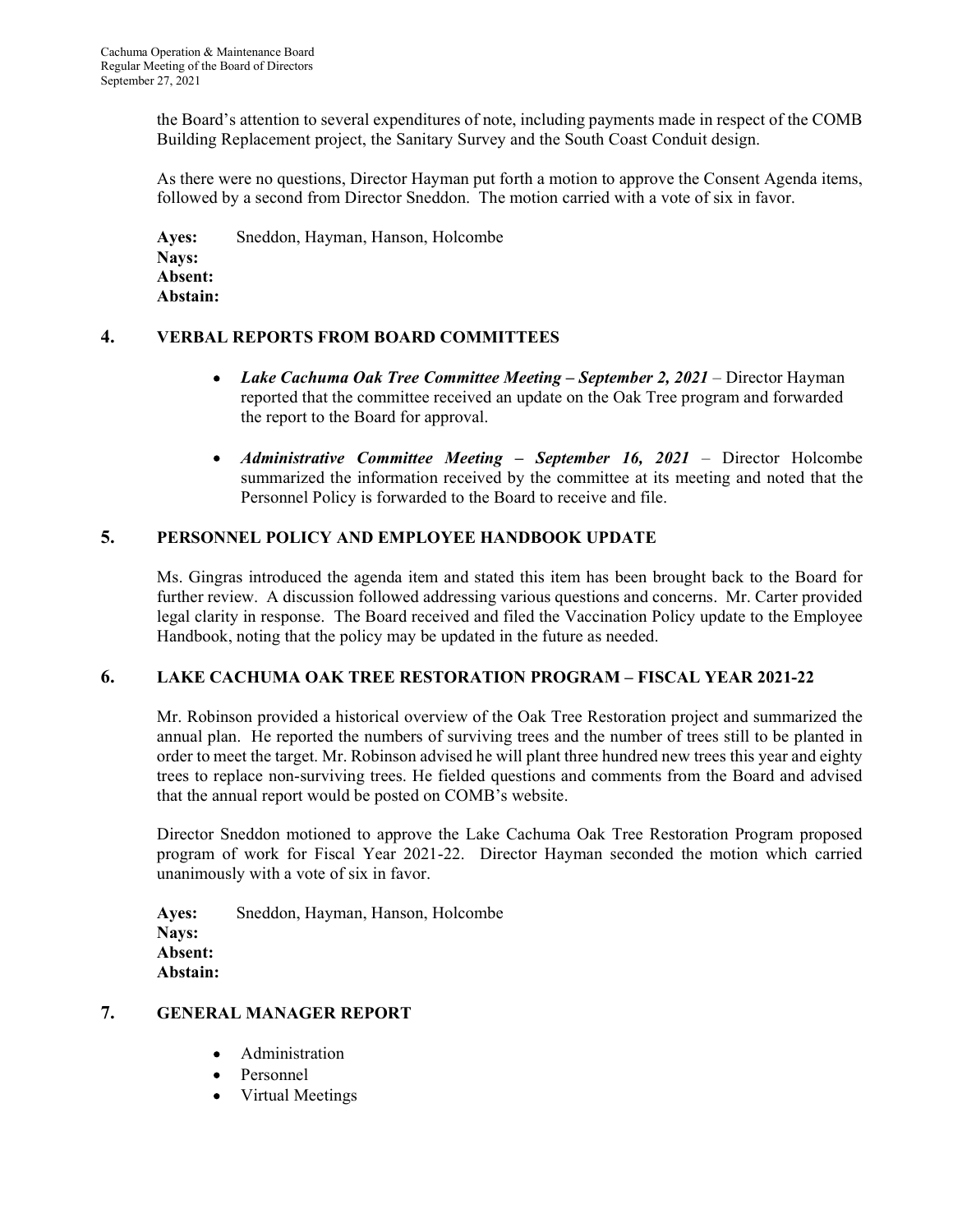Ms. Gingras presented the General Manager report, noting actions recently taken by Governor Newsome with respect to public meetings and the Brown Act with the passage of Assembly Bill 361. This item will be brought back to the Board at its next regularly scheduled public meeting for further discussion and possible action. She advised the Board that staff has also researched the costs and effectiveness of various safety measures and equipment to implement upon a return to in-person public meetings. Ms. Gingras followed with an update on staff training and reported that the Operations Division has developed a presentation in conjunction with Reclamation's upcoming Emergency Preparedness Exercise. Operations staff will also present COMB's Secured Pipeline project at an upcoming IRWMP meeting. Finally she reported that Michael Jackson, SCCAO Area Manager (U.S. Bureau of Reclamation) recently met with the Santa Barbara County Water Agency and the Cachuma Project Member Units and provided notice to allocate 70% of the contract total of 25,714 acre-fee in Cachuma Project water allocation for water year 2022.

# 8. ENGINEER'S REPORT

- Climate Conditions
- Lake Elevation Projections
- Lake Water Quality
- Infrastructure Improvement Projects

Mr. Degner presented the Engineer's report, beginning with the current Lake Cachuma capacity and elevation and providing an update on climate conditions including the forecasted chance of La Nina conditions this winter. He noted the projected date for installation of the secured pipeline and provided a twenty year hydrology report for historical reference. Mr. Degner will request updated projections from the member agencies based upon Reclamation's 70% water allocation. He reviewed the Infrastructure Improvement Projects under way, several of which are expected to come before the Board at the next meeting.

#### 9. OPERATIONS DIVISION REPORT

- Lake Cachuma Operations
- Operation and Maintenance Activities

Mr. King presented the Operations Division report, highlighting the replacement of the well pressure tank at the North Portal and resurfacing of the Lauro grating at the overflow structure. He reviewed the routine monthly activities of staff, as well as the ongoing annual structure maintenance work. Mr. King reported that staff has been constructing a new ADA compliant ramp for the mobile buildings and performing other renovation work on stairs and decking.

#### 10. FISHERIES DIVISION REPORT

- LSYR Steelhead Monitoring Elements
- Tributary Project Updates
- Surcharge Water Accounting
- Reporting/Outreach/Training

Mr. Robinson presented the Fisheries Division report, opening with an update on flows to Hilton Creek and the Highway 154 Bridge, while noting that lake elevation is still adequate to provide gravity flow to Hilton Creek. He advised that the pumping barge is ready for use as necessity dictates. Finally he provided an update on staffing and the annual monitoring reports which are under way.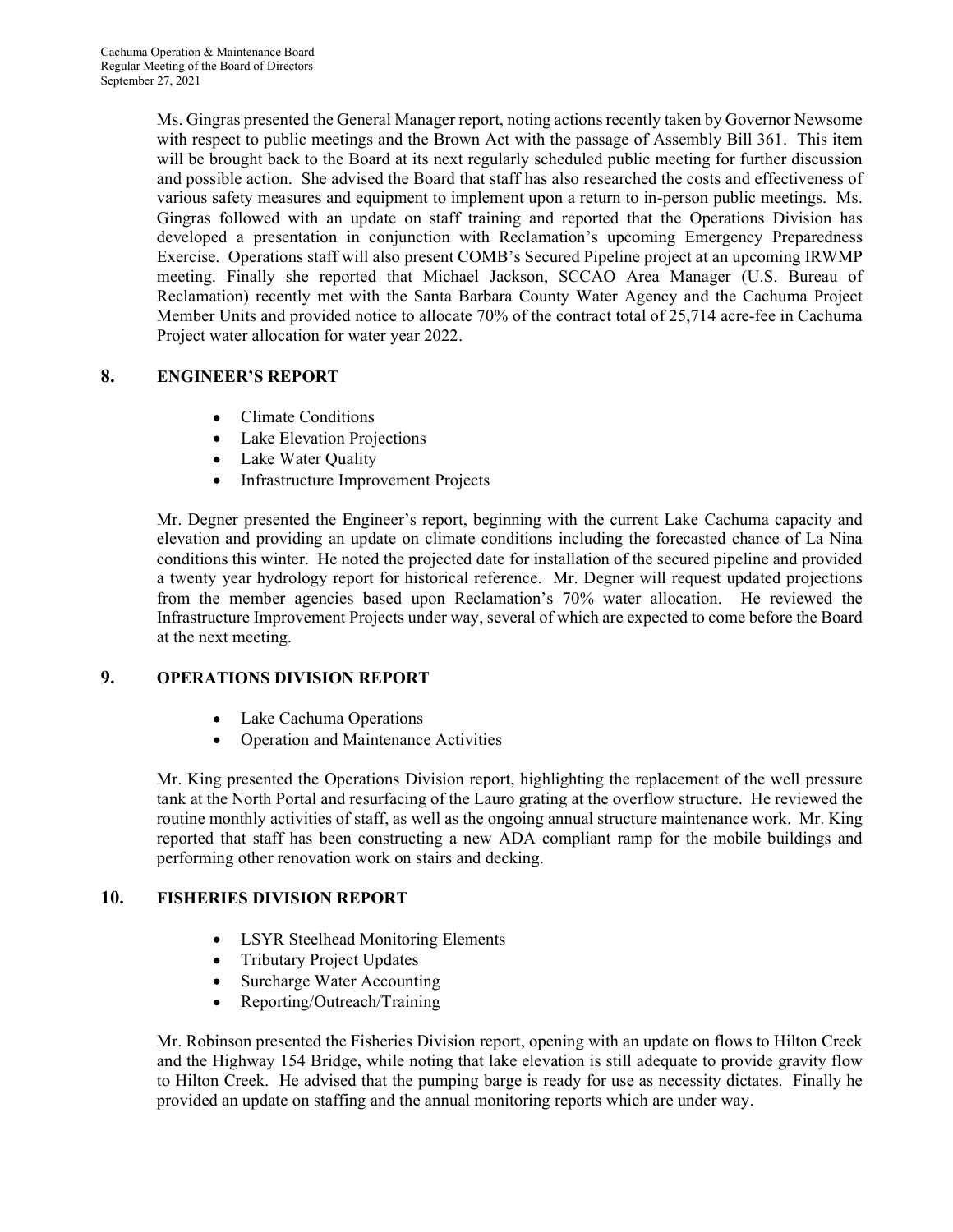#### 11. PROGRESS REPORT ON LAKE CACHUMA OAK TREE PROGRAM

 $\bullet$ Maintenance and Monitoring

Mr. Robinson presented the Oak Tree progress report, noting that irrigation rotation is being dictated by year of planting. Mr. Robinson also advised that he will discuss the placement of 300 new oak trees, as approved by the Board, with the Cachuma Park manager.

#### 12. MONTHLY CACHUMA PROJECT REPORTS

- a. Cachuma Water Reports
- b. Cachuma Reservoir Current Conditions
- c. Lake Cachuma Quagga Survey

Ms. Gingras presented the Cachuma Project reports, mentioning that there remains only one month in the water year but noting nothing else of consequence.

#### 13. DIRECTORS REQUESTS FOR AGENDA ITEMS FOR FUTURE MEETING

Director Sneddon questioned whether it was necessary to request, formally, that the AB 361 mandated resolution to continue remote meetings be agendized. Director Hayman requested a discussion concerning the month to month justifications for continuing to hold remote meetings. Director Hanson requested an update on the progress of the COMB Sustainability plan currently under development.

#### 14. [CLOSED SESSION]: CONFERENCE WITH LEGAL COUNSEL: POTENTIAL LITIGATION

a. [Government Code Section  $54956.9(d)(1)$ ] Name of matter: Kimball-Griffith L.P. v. Brenda Wren Burman, et al., Case No. 2:20-cv-10647 – Request for Declaratory and Injunctive Relief

The Board convened the Closed Session at 2:35 PM.

#### 15. RECONVENE INTO OPEN SESSION

[Government Code Section 54957.7] Disclosure of actions taken in closed session, as applicable [Government Code Section 54957.1]

14a. Name of matter: Kimball-Griffith L.P. v. Brenda Wren Burman, et al., Case No. 2:20-cv-10647 – Request for Declaratory and Injunctive Relief

The Board reconvened into Open Session at 2:46 PM. There was no reportable action.

#### 16. MEETING SCHEDULE

- October 25, 2021 at 1:00 PM  $\bullet$
- Board Packages available on COMB website www.cachuma-board.org